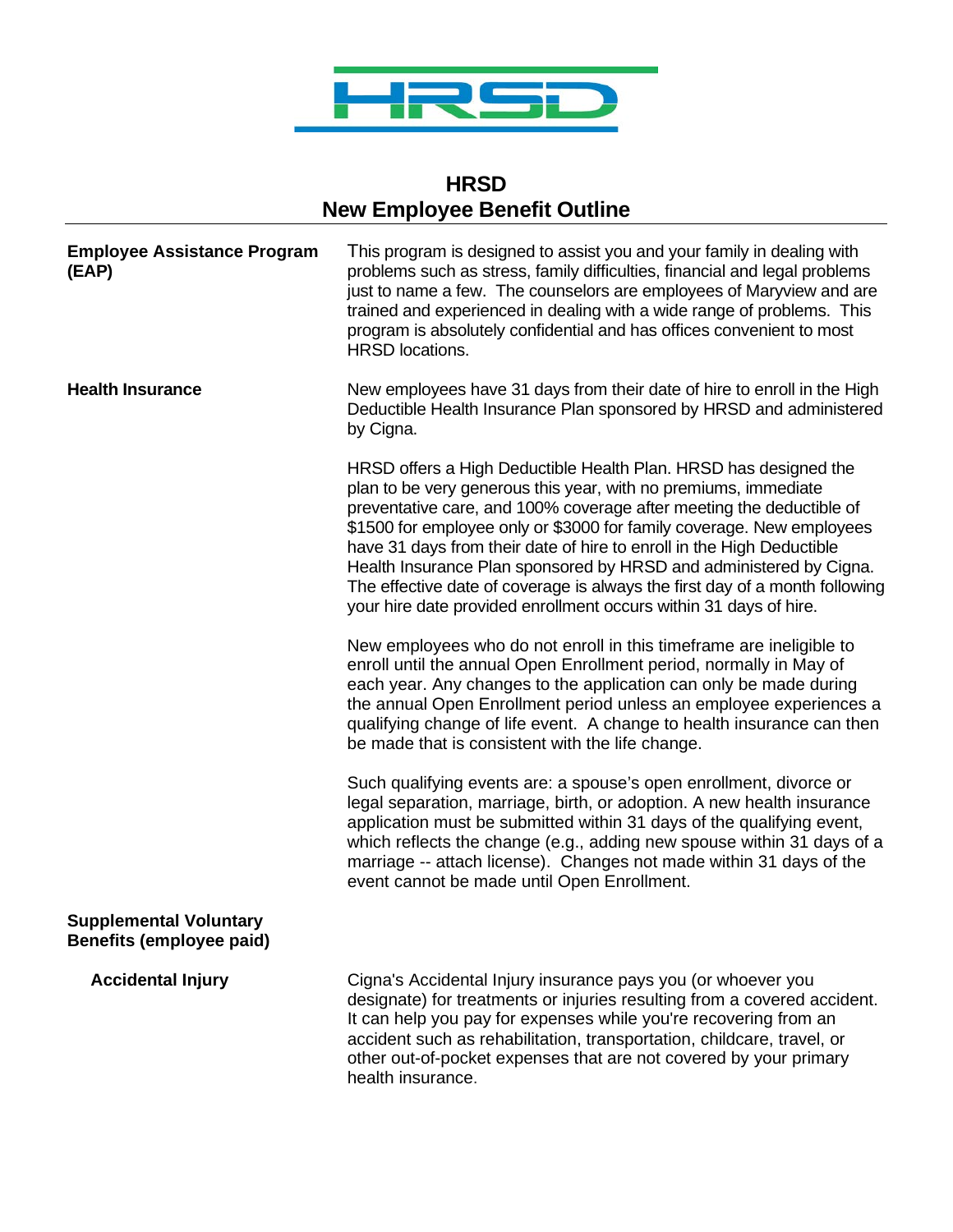| <b>Critical Illness</b>                   | Cigna's Critical Illness insurance can help provide you and your family<br>with the additional financial protection you may need for expenses<br>associated with an unexpected covered critical illness. Cigna Critical<br>Illness insurance pays you, or whoever you designate, a lump-sum<br>benefit for diagnosis of a covered critical illness or specified event such<br>as a heart attack or stroke. It can help you pay for expenses such as<br>travel, room and board, transportation, childcare, or treatment options<br>not covered by primary insurance. |
|-------------------------------------------|---------------------------------------------------------------------------------------------------------------------------------------------------------------------------------------------------------------------------------------------------------------------------------------------------------------------------------------------------------------------------------------------------------------------------------------------------------------------------------------------------------------------------------------------------------------------|
| <b>Hospital Care</b>                      | Cigna's Hospital Care Insurance, benefits are paid after a qualified<br>hospitalization resulting from a covered injury or illness. You can use<br>the money however you'd like. It can help you pay for expenses such<br>as childcare, travel, or other out-of-pocket expenses.                                                                                                                                                                                                                                                                                    |
| <b>Health Savings Account</b><br>(HSA)    | Eligible employees may enroll in an HSA. This allows employees to<br>contribute through payroll deductions with pre-tax dollars. This account is<br>intended to assist with meeting your health insurance deductible and can<br>be used to pay expenses for you, your spouse and tax dependents,<br>medical, dental, vision and prescriptions that are not paid for by any<br>insurance. This account rolls over each year and you can take the funds<br>with you once your employment ends at HRSD.                                                                |
| <b>Flexible Spending Account</b><br>(FSA) | Employees that are enrolled in an HSA have the option to contribute<br>to a limited flexible spending account through payroll deductions with<br>pre-tax dollars. The limited FSA can be used by you, your spouse<br>and dependents to pay for eligible dental and vision expenses that are<br>not paid for by any insurance plan. This account does not roll over<br>each year and the funds must be used by the end of the plan year.                                                                                                                             |
|                                           | Employees that are not enrolled in an HSA have the option to<br>contribute to a full flexible spending account. The full FSA can be<br>used by you, your spouse and dependents (covered on health<br>insurance until age 26) to pay for eligible medical, dental, vision and<br>prescription expenses that are not paid for by any insurance plan. This<br>account does not roll over and the funds must be used by the end of<br>the plan year.                                                                                                                    |
|                                           | All employees are eligible to contribute through payroll deduction and<br>pre-tax dollars for Dependent Care. This account is intended for<br>expenses you incur, while working, in order to provide care for<br>dependents residing in your home (dependents are considered<br>children age 13 and under, or dependent adults).                                                                                                                                                                                                                                    |
|                                           | Employees may only enroll in the FSA and Dependent Care within 31<br>days of their employment, during the annual Open Enrollment Period, or<br>within 31 days of a change of life event.                                                                                                                                                                                                                                                                                                                                                                            |
| <b>COBRA</b>                              | Employees who have health insurance coverage qualify to continue it, at<br>their own expense, after their separation from employment, in certain<br>circumstances. In addition, dependents who have been carried can<br>continue coverage, also at their own expense, if they lose their<br>dependent status. COBRA notices are included in the employee new<br>hire packets.                                                                                                                                                                                       |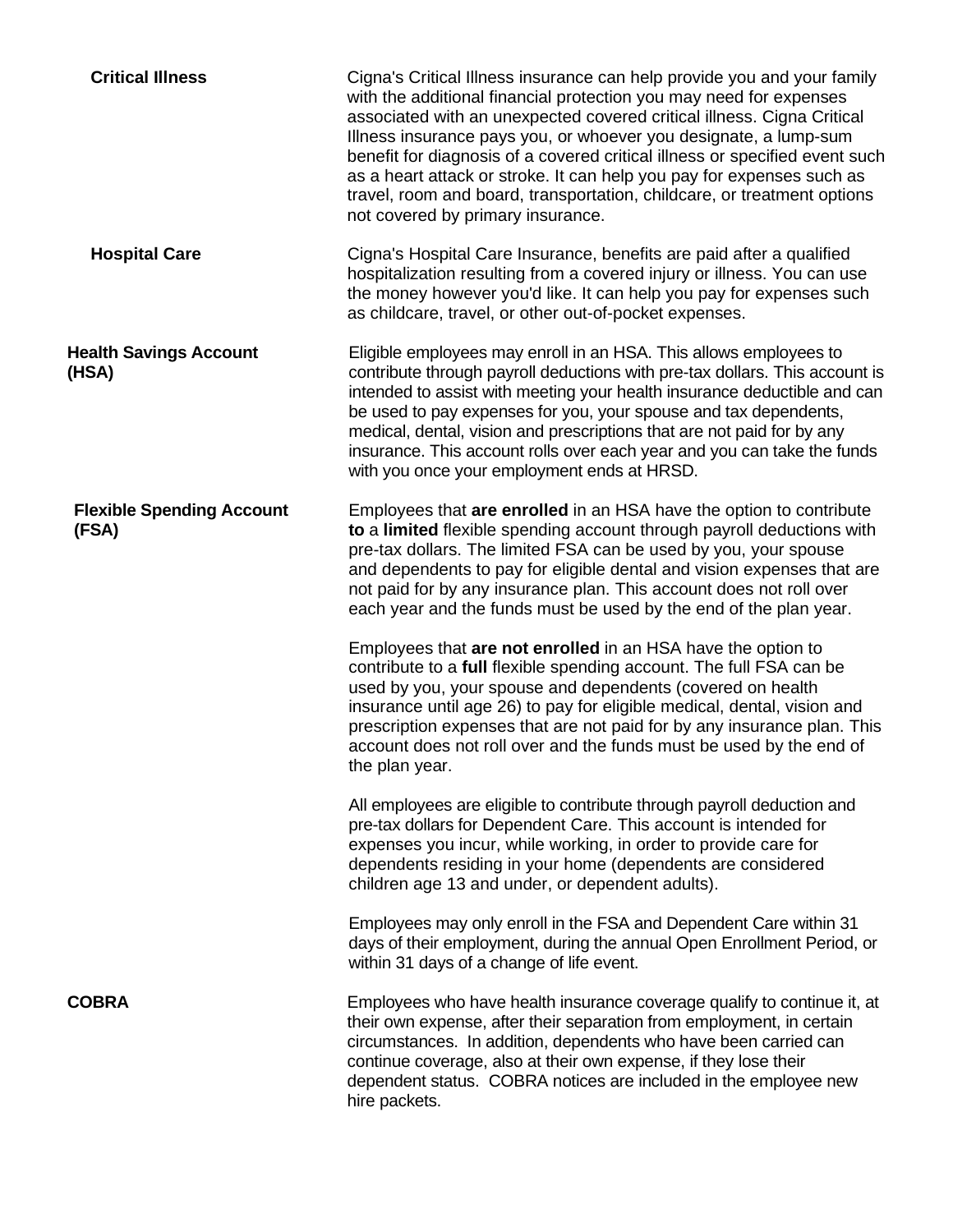| <b>Merit Increases</b>    | Employees may be eligible for a merit increase at one year from their<br>date of hire. Thereafter, employees are eligible for annual merit<br>increases, based on satisfactory performance.                                                                                                                                                                |                                                                                 |
|---------------------------|------------------------------------------------------------------------------------------------------------------------------------------------------------------------------------------------------------------------------------------------------------------------------------------------------------------------------------------------------------|---------------------------------------------------------------------------------|
| <b>Training Increases</b> | Employees in certain job classifications can be assigned to training levels<br>in order to meet experience, education, certification, or in some situations<br>a combination of these requirements.                                                                                                                                                        |                                                                                 |
| Apprenticeship            | HRSD offers an Apprenticeship Program that is sponsored by the Norfolk<br>Public School System and certified through the Department of Labor.<br>We offer programs in the following trades: Plant Operator, Maintenance<br>Operator, Small Communities Systems Operator, Interceptor Technician,<br>Instrumentation Specialist, Electrician and Carpenter. |                                                                                 |
| <b>Service Awards</b>     | Service awards are given out beginning at 5 years of service and<br>continue in 5-year increments. 10 years of service and up provide<br>employees with monetary compensation, which is taxed at the<br>employee's tax rate. The monetary compensation is paid out at a rate of<br>\$12 per year of service.                                               |                                                                                 |
|                           | Ten years - \$120<br>Twenty years - \$240<br>Thirty years - \$360<br>Forty years - \$480                                                                                                                                                                                                                                                                   | Fifteen years - \$180<br>Twenty-five years - \$300<br>Thirty-five years - \$420 |
| <b>Retirement</b>         | Administered through Virginia Retirement System (VRS).                                                                                                                                                                                                                                                                                                     |                                                                                 |
|                           | <b>VRS Plan 1--Employees hired prior to July 1, 2010, or previous VRS</b><br>members that did not take a refund.                                                                                                                                                                                                                                           |                                                                                 |
|                           | <b>VRS Plan 2--Employees hired on or after July 1, 2010, and Plan 1</b><br>employees not vested by December 31, 2012.                                                                                                                                                                                                                                      |                                                                                 |
|                           | VRS Plan 1 and Plan 2 contribute the 5%-member contribution on a<br>pre-tax basis to their VRS retirement account.                                                                                                                                                                                                                                         |                                                                                 |
|                           | <b>VRS Plan 1--Employees can receive full benefits at age 65 with at least</b><br>5 years of service or at age 55 with 30 years of service.<br>Reduced retirement benefits are available for employees who are<br>younger than the specified ages and with less years of service.                                                                          |                                                                                 |
|                           | Early service retirement can be taken at age 50 with at least ten years of<br>service or age 55 with at least 5 years of service. Permanent Disability<br>benefits are available from the date of employment.                                                                                                                                              |                                                                                 |
|                           | VRS Plan 2-- Employees can receive full benefits at Normal Social<br>Security Retirement Age with at least 5 years of service or when age and<br>service equal 90.<br>Reduced retirement benefits are available for employees who are<br>younger than the specified ages and with less years of service                                                    |                                                                                 |
|                           | Early service retirement can be taken at age 60 with at least five years of<br>service. Permanent Disability benefits are available from the date of<br>employment.                                                                                                                                                                                        |                                                                                 |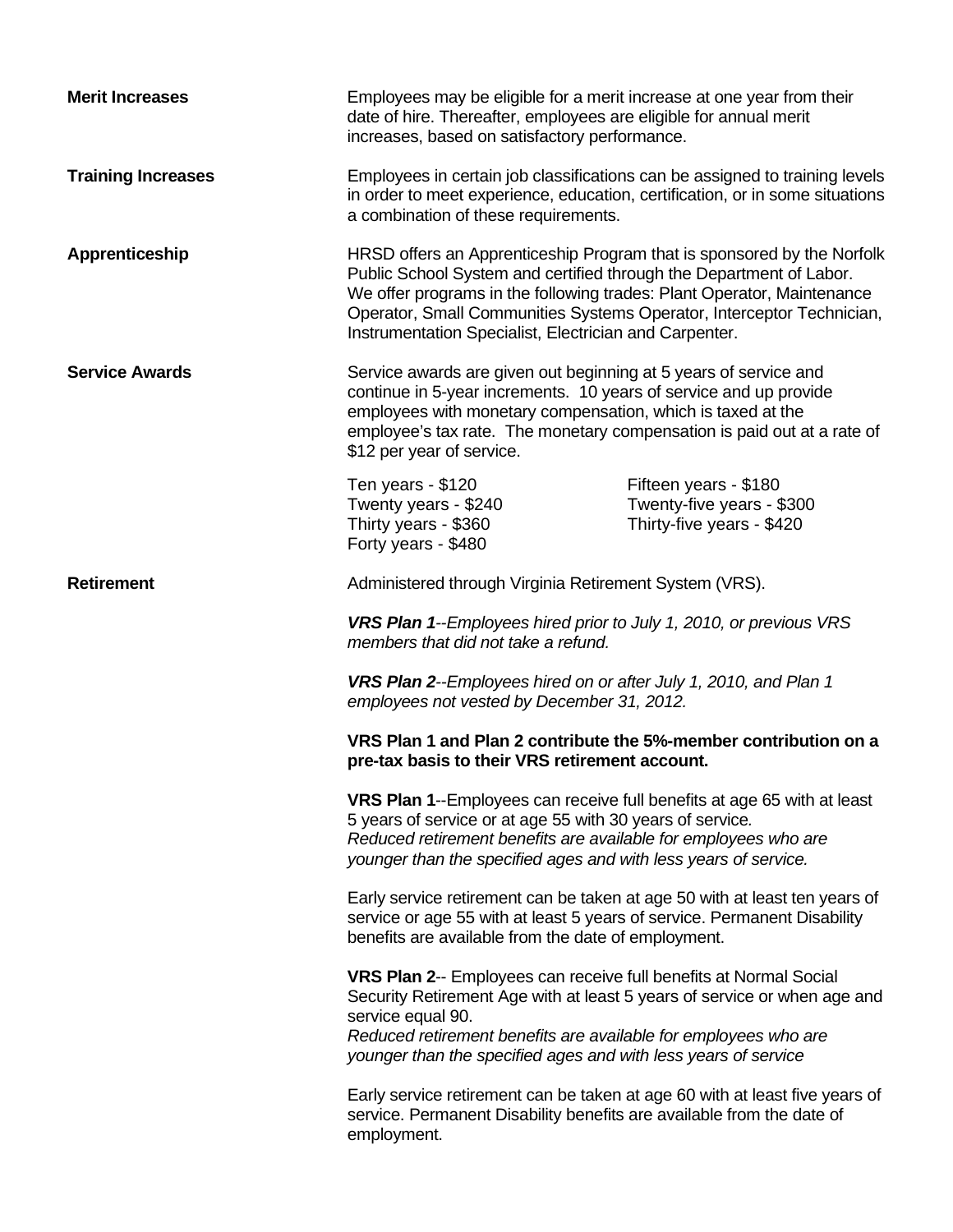| <b>Refunds</b>                   | VRS Vested Members (5 years of service credit) are eligible for a refund<br>of employer and employee made contributions to their retirement<br>account, plus accrued interest upon separation from HRSD.                                                                                                                                                                                                               |
|----------------------------------|------------------------------------------------------------------------------------------------------------------------------------------------------------------------------------------------------------------------------------------------------------------------------------------------------------------------------------------------------------------------------------------------------------------------|
|                                  | VRS Non-Vested Members (Less than 5 years of service credit) are<br>eligible for a refund of any contributions they have made to their<br>retirement account, plus accrued interest upon separation from HRSD.                                                                                                                                                                                                         |
|                                  | Members who leave their VRS covered positions may take the<br>contributions in their retirement account as a refund. However, taking<br>the refund cancels all service with VRS and if rehired in a VRS<br>covered position they will be a member of VRS Plan 2. Later, if they<br>rejoin VRS, they often wish to buy back this lost service. There is no<br>limit on the amount of refunded service you may purchase. |
|                                  | Employees wishing to withdraw retirement funds must complete a<br>Refund Request Form (forms are available in the Human Resources<br>Office or on VRS' website at www.varetire.org).                                                                                                                                                                                                                                   |
| <b>Purchase of Prior Service</b> | VRS Plan 1--Employees have three (3) years from date of hire to buy<br>prior service credit at 5% of your current annual salary. The purchase<br>can be made by a direct purchase or a payroll deduction contract. You<br>may not purchase prior service time that is being used towards another<br>retirement (i.e., Military Service or Public Service)                                                              |
|                                  | <b>VRS Plan 2--Employees have one year (1) from date of hire to buy prior</b><br>service credit at 9.4%. The purchase can be made by a direct purchase<br>or a payroll deduction contract. You may not purchase prior service time<br>that is being used towards another retirement (i.e., Military Service or<br><b>Public Service)</b>                                                                               |
| <b>Post Retiree Health Plan</b>  | If you are covered by HRSD's group health plan for active employees<br>on the date you retire, both you and your dependents are eligible to<br>participate in the Plan. While HRSD may from time-to-time change the<br>criteria for retirement, at present, you may retire with this benefit if you<br>meet one of the following requirements:                                                                         |
|                                  | <b>VRS Plan 1 Employees</b><br><b>Normal Retirement</b>                                                                                                                                                                                                                                                                                                                                                                |
|                                  | You have attained age 65, and have completed at least 15 years of<br>service with HRSD                                                                                                                                                                                                                                                                                                                                 |
|                                  | You have attained age 55 and have completed at least 30 years of<br>service with VRS and at least 15 years of service with HRSD.                                                                                                                                                                                                                                                                                       |
|                                  | Disability Retirement - You are disabled, and have completed at least<br>15 years of service with HRSD                                                                                                                                                                                                                                                                                                                 |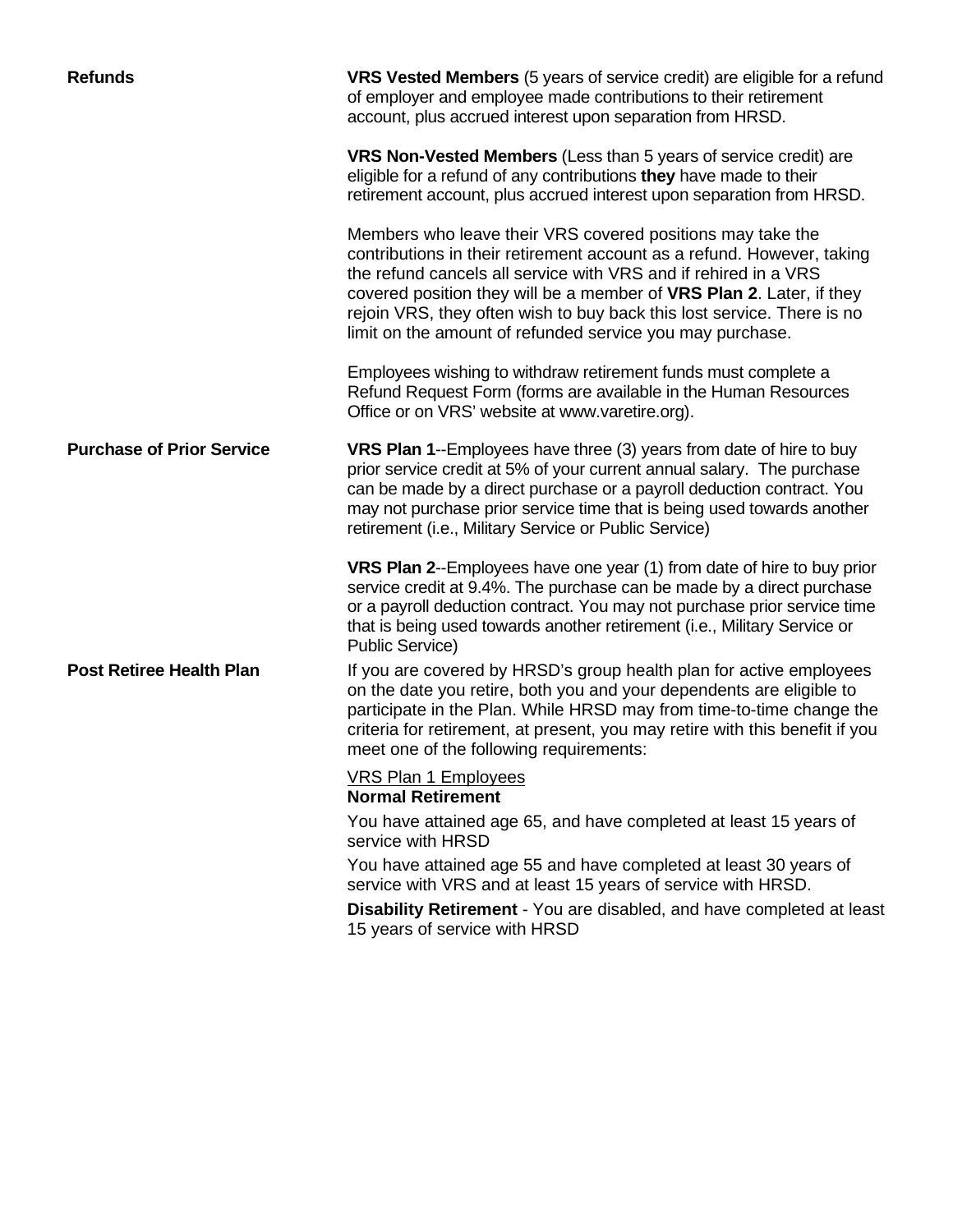|                                                     | VRS Plan 2 Employees<br><b>Normal Retirement</b>                                                                                                                                                                                                                                                                                                                                                                                                                                                                                                                                                                                                                                           |
|-----------------------------------------------------|--------------------------------------------------------------------------------------------------------------------------------------------------------------------------------------------------------------------------------------------------------------------------------------------------------------------------------------------------------------------------------------------------------------------------------------------------------------------------------------------------------------------------------------------------------------------------------------------------------------------------------------------------------------------------------------------|
|                                                     | You have attained Normal Social Security Retirement Age, and have<br>completed at least 15 years of service with HRSD                                                                                                                                                                                                                                                                                                                                                                                                                                                                                                                                                                      |
|                                                     | Your age and service equal 90, and have completed at least 15 years of<br>service with HRSD                                                                                                                                                                                                                                                                                                                                                                                                                                                                                                                                                                                                |
|                                                     | <b>Disability Retirement</b> - You are disabled, and have completed at least<br>15 years of service with HRSD                                                                                                                                                                                                                                                                                                                                                                                                                                                                                                                                                                              |
| <b>Life Insurance</b><br>(Basic)                    | Administered through VRS. Natural death benefits paid at twice the<br>employee's annual salary. Accidental death benefits are four times the<br>employee's annual salary. Premiums are paid by HRSD.                                                                                                                                                                                                                                                                                                                                                                                                                                                                                       |
| <b>Life Insurance</b><br>(Optional)                 | Administered through VRS; Minnesota Life is the underwriter. Additional<br>coverage is available for the employee and their dependents (spouse<br>and children). Premiums for additional coverage are paid by the<br>employee. Refer to your new hire packet for additional information.<br>Some levels of coverage may require completion of a health status<br>declaration form.                                                                                                                                                                                                                                                                                                         |
|                                                     | Note: During Leave Without Pay, LWOP periods, when coverage is<br>suspended, employees can arrange for life insurance to continue by<br>paying the premium themselves. Contact the Payroll Office to make<br>these arrangements.                                                                                                                                                                                                                                                                                                                                                                                                                                                           |
| <b>Voluntary Long-Term Care</b><br><b>Insurance</b> | Sponsored by VRS; administered by Genworth Life. Intended to cover<br>future long-term care expenses. Ex: nursing home, assisted living, and<br>home health care. New employees have sixty (60) days from their date<br>of hire to enroll in this benefit with no medical underwriting. Eligible<br>family members may apply subject to full medical underwriting; spouses<br>are subject to streamlined medical underwriting. Applications and<br>premiums must be submitted directly to Genworth life.                                                                                                                                                                                   |
| <b>Supplemental Retirement Plans</b>                | HRSD offers diverse ways for our employees to save for their retirement.<br>We have a voluntary 457 Deferred Compensation Plan which is<br>administered by ICMA. The 457 Plan has a pre-tax and after- tax (Roth)<br>contribution option that allows you to set aside whole dollar amounts<br>through payroll deduction.<br>Contributions and earnings in the pre-tax option are tax-free until the<br>funds are withdrawn.<br><b>Qualified</b> Contributions and earnings withdrawn from the after-tax (Roth)<br>option are tax free upon withdrawal.<br>Note: Regardless of your age, funds withdrawn from 457 plan<br>accounts are not subject to the 10% early withdrawal tax penalty. |
|                                                     | 457 funds are intended for retirement use and may not be withdrawn<br>except at retirement or in extreme emergencies. The circumstances of<br>an extreme emergency must be reviewed by ICMA to determine if a<br>withdrawal is warranted.                                                                                                                                                                                                                                                                                                                                                                                                                                                  |
|                                                     | A Payroll Roth IRA is available to employees that wish to contribute on a<br>voluntary basis. Our Payroll Roth IRA is administered by ICMA and<br>allows employees to save for their retirement on an after-tax basis<br>through payroll deduction. Contributions can be withdrawn at any time                                                                                                                                                                                                                                                                                                                                                                                             |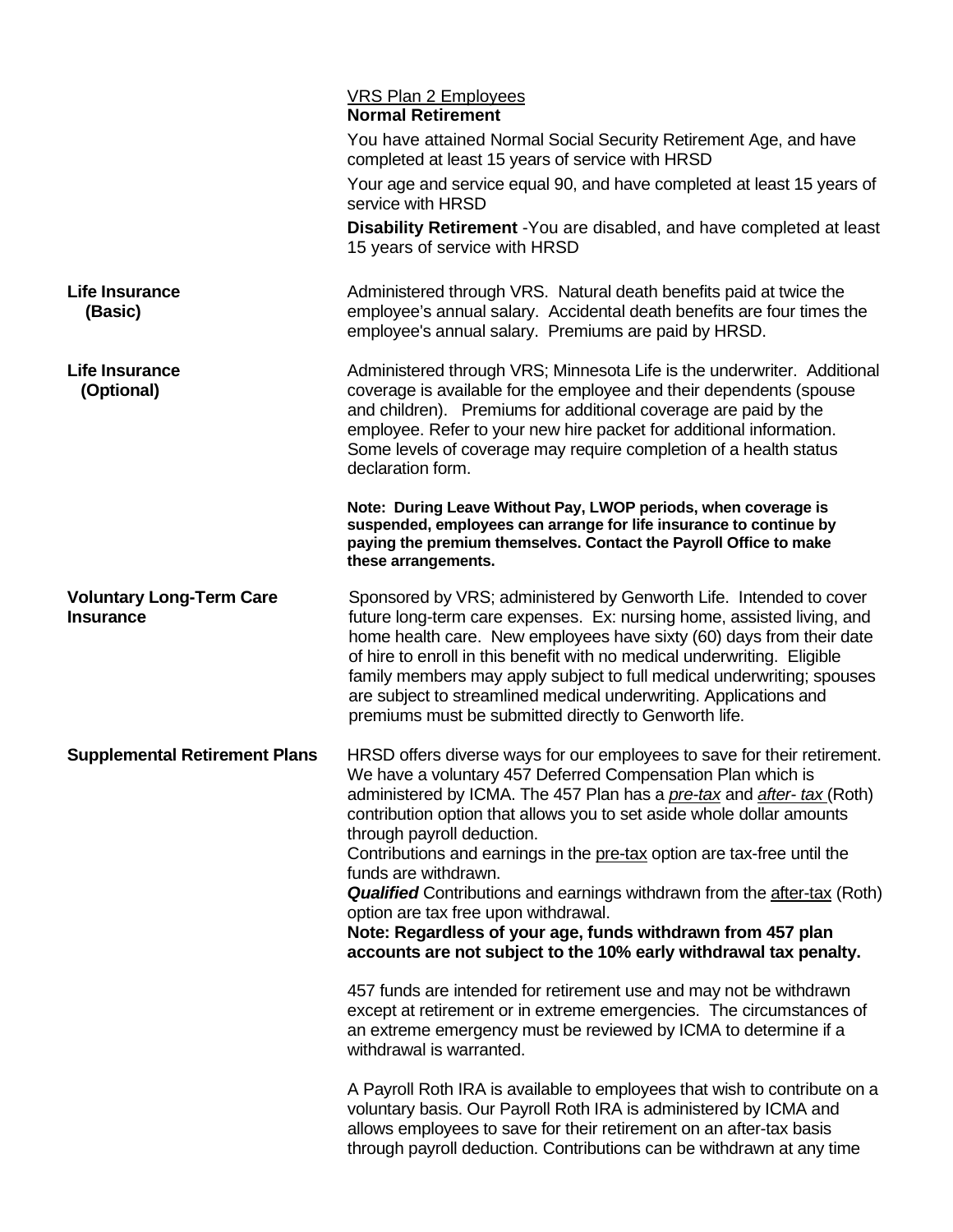|                                           | without tax and penalty. Income restrictions and maximum contributions<br>limits set by the IRS apply. See IRA enrollment packet for more<br>information.                                                                                                                                                                                                                                                                                                                                                                                                                                                                                                                                                                                                                                                                                                                                                  |
|-------------------------------------------|------------------------------------------------------------------------------------------------------------------------------------------------------------------------------------------------------------------------------------------------------------------------------------------------------------------------------------------------------------------------------------------------------------------------------------------------------------------------------------------------------------------------------------------------------------------------------------------------------------------------------------------------------------------------------------------------------------------------------------------------------------------------------------------------------------------------------------------------------------------------------------------------------------|
|                                           | To participate in the supplemental retirement plans you need to<br>contribute at least \$10 per paycheck. The maximum annual contribution<br>limits are set by IRS regulations. Additional contributions are available<br>for employees over age 50, or near retirement.                                                                                                                                                                                                                                                                                                                                                                                                                                                                                                                                                                                                                                   |
| <b>Continuing</b><br><b>Education</b>     | HRSD supports continuing education for accredited degrees or<br>individual courses related to existing HRSD positions. This is subject to<br>Department budgets and availability of adequate personnel to ensure<br>proper performance of HRSD's mission. Payment for approved tuition,<br>books, and/or non-optional fees can be made by HRSD in the form of<br>advance payment or reimbursement for all expenses incurred from<br>date of hire. Payment for continuing education expenses is contingent<br>upon satisfactory course completion (C or better for undergraduate<br>courses; B or better for graduate courses).<br>Employees must complete a Continuing Education Authorization form<br>prior to enrolling in classes.<br>Undergraduate courses are paid up to the highest in-state tuition rate<br>per credit hour and any executive programs will be reviewed on a case<br>by case basis. |
|                                           | Employees who voluntarily terminate their employment or are<br>terminated for cause, and have received educational<br>reimbursement for undergraduate, master's degree, and doctoral<br>programs will be required to repay all reimbursed costs for<br>courses taken during the 12 months before separation.                                                                                                                                                                                                                                                                                                                                                                                                                                                                                                                                                                                               |
|                                           | Employees who receive funding for executive programs and who<br>leave employment before the end of the five-year commitment<br>period will be required to refund 80%, 60%, 40% and 20% of all<br>program costs reimbursed by HRSD if they discontinue<br>employment in years one through five after completing the<br>program. Forfeited reimbursements may be withheld from the<br>employee's last pay.                                                                                                                                                                                                                                                                                                                                                                                                                                                                                                   |
| <b>Professional</b><br><b>Development</b> | HRSD will contribute to the cost of membership in professional<br>societies or organizations for employees in supervisory and managerial<br>positions. The amount is determined annually during the budget<br>process. Requests for participation must be made through the<br>employee's Department Director.                                                                                                                                                                                                                                                                                                                                                                                                                                                                                                                                                                                              |
| <b>Direct Deposit</b>                     | All employees are required to enroll in direct deposit as a condition of<br>employment. You will need a voided check or deposit slip to set up your<br>direct deposit. In addition, employees may divide their net pay between a<br>maximum of three accounts. Direct deposit forms are included with your<br>new hire paperwork and must be completed by date of hire.                                                                                                                                                                                                                                                                                                                                                                                                                                                                                                                                    |
| <b>Uniform/Safety Shoe</b>                |                                                                                                                                                                                                                                                                                                                                                                                                                                                                                                                                                                                                                                                                                                                                                                                                                                                                                                            |
| <b>Allowance</b>                          | For classifications that require foot protection and the use of uniforms,<br>upon hire you are eligible for a uniform and shoe allowance. Order of<br>these articles will be done as soon as practical through your work center<br>and at HRSD's expense.                                                                                                                                                                                                                                                                                                                                                                                                                                                                                                                                                                                                                                                  |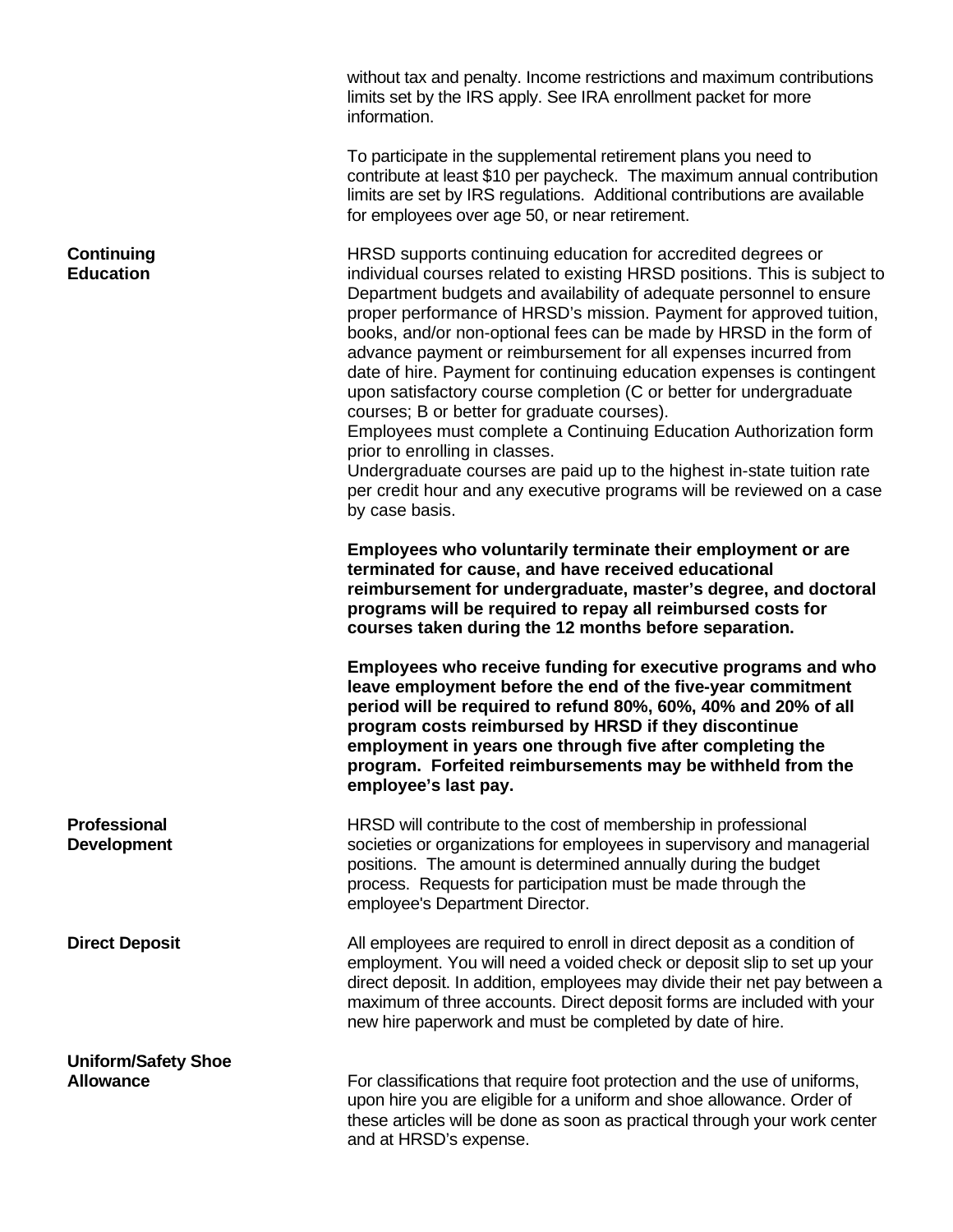| Paid Time Off (PTO)                | PTO is accumulated at a rate of 8 hours per pay period with a carryover<br>limit of 480 hours and a pay out after 5 years of HRSD service at the rate<br>of 50%.                                                                                                                                                                                                                                                                                                                                                                                                                                                                                                                                                                                                                                  |
|------------------------------------|---------------------------------------------------------------------------------------------------------------------------------------------------------------------------------------------------------------------------------------------------------------------------------------------------------------------------------------------------------------------------------------------------------------------------------------------------------------------------------------------------------------------------------------------------------------------------------------------------------------------------------------------------------------------------------------------------------------------------------------------------------------------------------------------------|
| <b>Holidays</b>                    | New Year's Day, January 1st<br>Martin Luther King, Jr. Day, 3rd Monday in January<br>President's Day, 3 <sup>rd</sup> Monday in February<br>Memorial Day, Last Monday in May<br>Juneteenth, June 19th<br>Independence Day; July 4th<br>Labor Day, 1 <sup>st</sup> Monday in September<br>Election Day, 1 <sup>st</sup> Tuesday in November<br>Veteran's Day, November 11th<br>Thanksgiving Day, 4 <sup>th</sup> Thursday in November<br>Friday after Thanksgiving, 4 <sup>th</sup> Friday in November<br>Christmas Day, December 25th<br>Additional holidays are designated by the General Manager.<br>For all except shift personnel: Saturday Holidays are observed on<br>Friday and Sunday Holidays are observed on Monday. Employees<br>working shift observe Holidays on the day they occur. |
| Civil Leave (CL)                   | Employees excused, with pay, if subpoenaed to appear on jury duty or<br>as a witness in any case other than their own. Employees testifying on<br>their own behalf use AL.                                                                                                                                                                                                                                                                                                                                                                                                                                                                                                                                                                                                                        |
| <b>Leave Without Pay</b><br>(LWOP) | LWOP may be granted in accordance with HRSD Policy.<br>Secures employment when all available leave has been exhausted.<br>Supervisors can approve LWOP except for anything that expands<br>beyond the 12 weeks. Those requests will need approval by the General<br>Manager and normally only for very special and unusual circumstances.                                                                                                                                                                                                                                                                                                                                                                                                                                                         |
|                                    | Non-Family Medical Leave Act (FMLA) events, requires the employee<br>to submit written requests through their supervisor. Each incident will<br>be No guarantee of approval is available. In approving or disapproving,<br>supervisors look at the reason for the request and the record of the<br>employee making the request. Benefits may be affected depending on<br>the duration of the leave. Denials of this leave may result in<br>administrative separation.<br>HRSD will follow all ADA requirements for reasonable<br>accommodations.                                                                                                                                                                                                                                                  |
|                                    | Note: Employees covered by the Family Medical Leave Act are not<br>required to request LWOP.                                                                                                                                                                                                                                                                                                                                                                                                                                                                                                                                                                                                                                                                                                      |
| <b>Disability</b><br>Leave (OJI)   | All Worker's Compensation incidents must be immediately reported<br>to your supervisor. Several forms will need to be completed. HRSD will<br>only pay for medical treatment obtained from certain designated doctors'<br>and/or medical facilities. Lists are available at each workcenter.                                                                                                                                                                                                                                                                                                                                                                                                                                                                                                      |
|                                    | Health Insurance plans will not pay for worker's compensation injuries.<br>Therefore, do not present your Health Insurance Card at the time<br>medical treatment is received. Bills should be sent to HRSD's Human<br>Resources Office: P.O. Box 5914 Virginia Beach, VA 23471-0914.                                                                                                                                                                                                                                                                                                                                                                                                                                                                                                              |